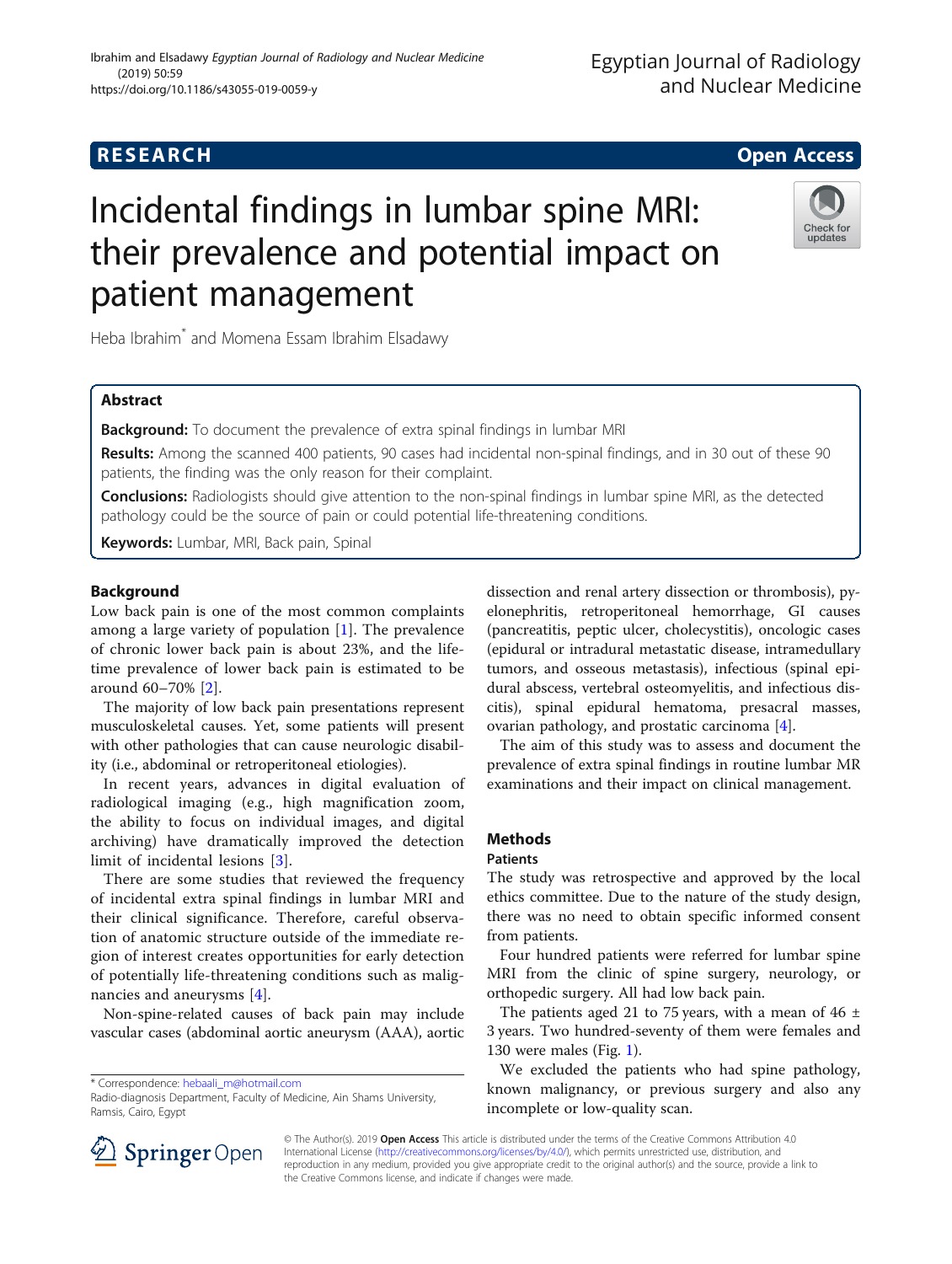<span id="page-1-0"></span>

The clinician examined the patients for neurological findings but all were referred with a symptom of back pain without any specific sign written in the radiology referral sheet.

Ten patients had pain referred to the hip joints, so complementary coverage of the hips was requested.

Thirteen patients were recommended to have a contrast study; only seven came back and received a contrast.

# Diagnostic workup and MR protocol

The examination was conducted using 0.32 T system, Siemens Magnetom C, Germany, using a surface coil, and scanning was done in supine position with slight hip flexion with a pillow under the knee.

The scan included routine MR imaging pulse sequences: sagittal T2-weighted (3190/128/3) [TR/TE/number of excitation] and sagittal T1-weighted (790/17/3) turbo spinecho sequences, axial T1- and T2-weighted, coronal, and axial gradient 3D thin cuts. The slice thickness is 4 mm with an intersection gap of 1.4 mm.

After the routine MR imaging, short scanning of the hip joints was conducted in 10 patients as per clinician request including sagittal T2 and coronal TIRM (T2 fat suppression).

Based on the radiologist's recommendation, 13 patients were called back for contrast study, seven of them came back and received contrast, and post-contrast T1WI was acquired in axial, sagittal, and coronal planes plus DIXON sequence (T1 with fat suppression).

Two patients were recommended to do MR spectroscopy for suspected prostate lesion; they referred to high field magnet to be done.

# Images interpretation

After regular interpretation of the lumbar spine MRI using our facility PACS Hinai ImageNET, special concern was given to the extra spinal findings following a dedicated survey list including the presence of any extra spinal finding, the organ involved, the importance of such finding, the reliability of the lumbar MRI to diagnose that pathology, and finally how important and urgent was that finding to report to the referring physician.

Images were interpreted independently by two radiologists, 15 and 14 years of experience as general radiologist, guided by the tailored survey list. Data are collected and discussed with the referring physician for clinical correlation and further workup.

Six months and 1 year of follow up was done either by contacting the patient, patients coming for rescanning, or through the referring physician.

# Results

We retrospectively included 400 patients with low back pain. Our exclusion criteria included patients with no extra spinal findings, patients with spine pathology, known malignancy or previous surgery, and also any incomplete or low-quality scan.

Ninety out of 400 patients (22.5%) had extra spinal finding including 74 females (82%) and 16 (18 %) males. Their ages ranged between 21 and 75 years, with a mean of  $46 \pm 3$  years.

All patients presented with low back pain as per the referring physician with no other specific sign or symptoms. No previous investigations were done.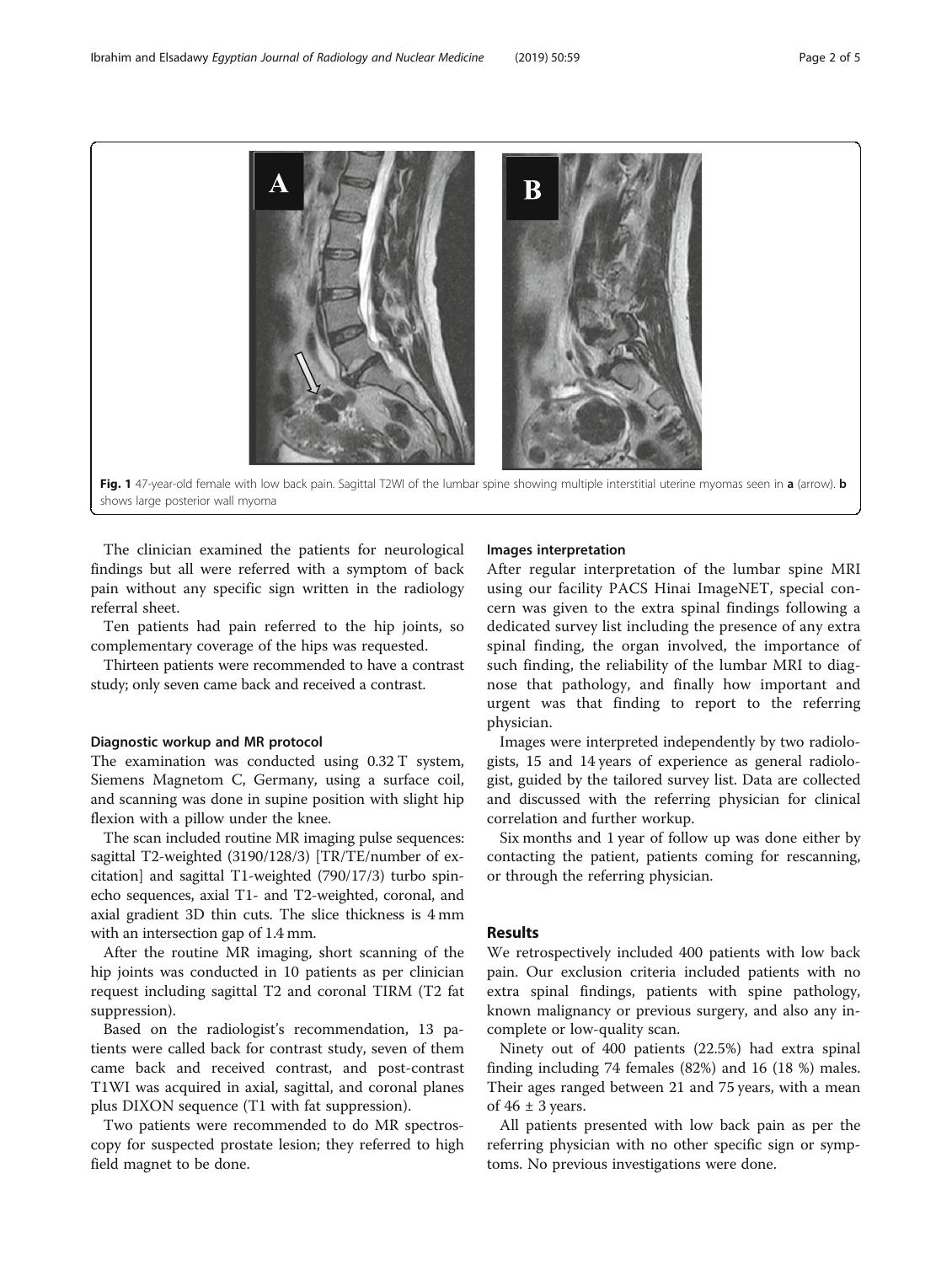Two radiologists interpreted the images and there was an agreement about detection and localization of the lesion.

Both radiologists could detect the extra spinal finding in the 90 included patients (100%); they agreed about the organ of origin, except in suspected cases of metastases (10 cases), accuracy of localization 88.8%, and in two cases of suspected metastases, they detected prostatic mass so they requested dedicated prostatic MRI with spectroscopy.

Regarding the organ involved, 40 of the 90 patients (44.5 %) had ovarian findings including simple or complex cyst and dermoid cyst or ovarian mass. Eighteen out of 90 patients (20%) had uterine myomas (Fig. 2). Fifteen out of 90 patients (16.5 %) had renal cysts. Two out of 90 patients (2.3 %) had paraspinal masses like the lymph node, ten out of 90 (11%) had lumbar and sacral metastases, seven out of 90 (7.7%) had hip lesions (avascular necrosis (AVN) and insufficiency fracture), and three out of 90 had aortic aneurysm. Two of the cases showed paraspinal masses (2.2 %), one of them revealed to be psoas abscess (Pott's disease), and the other one revealed to be neurofibroma.

There was concordance about the suspected diagnosis (Table 1). The requested further investigation was either to complete the diagnosis (in twenty-one out of 90 cases, 23%) or to better assess the size and relationship as in cases of ovarian and uterine lesions where pelvic ultrasound was requested for all of them for more information.

Twenty-one out of 90 patients (23%) needed further contrast study, 20 patients (22 %) needed MRI with contrast (5 cases of complex ovarian cyst, 3 cases of ovarian masses, 2 cases of paraspinal masses, and 2 cases of metastases), and one case needed CT angiography for abdominal aortic aneurysm.

Ten patients (11%) submitted to metastatic work up to search for the primary and for staging.

All cases of ovarian or uterine lesions were recommended to do pelvic ultrasound, not for diagnosis but

| Number of findings | Extra spinal findings            |
|--------------------|----------------------------------|
| 10                 | الهمزيم المتماين مراجع والمتمملة |

Table 1 Showing the detected extra spinal findings

| number or midnigs | LAGU JPINUL IINUNGJ |
|-------------------|---------------------|
| 18                | Simple ovarian cyst |
| 7                 | Complex             |
| 12                | Dermoid cyst        |
| 3                 | Ovarian mass        |
| 18                | Uterine myoma       |
| 15                | Renal cyst          |
| $\overline{2}$    | Paraspinal mass     |
| 10                | Metastases          |
| $\overline{7}$    | Hip lesions         |
| 3                 | Aortic aneurysm     |

for more information about the lesion including its size and relationship.

In 10 out of 90 patients (11%), the extra spinal finding was the main cause of low back pain, and symptoms subsided after surgical intervention. Three of them were posterior wall subserous myoma, four of them were ovarian lesions (Fig. 2), and three out of 90 were paraspinal masses.

Regarding the lumbar spine MRI alone, it was enough and reliable in the diagnosis of the detected lesion in sixty-nine out of 90 (75%) patients, the performed MRI was enough to give a final diagnosis, and no further imaging was needed to diagnose the pathology. However, the recommended imaging (pelvic ultrasound) was to better overall assess the condition regarding the size and extension of the lesion.

Regarding the urgency of reporting, six out of 90 patients (6.6%) were urgently reported to the referring clinician within 12 h including one case of huge aortic aneurysm, two cases of paraspinal masses, and three cases of hip lesions (Fig. [3\)](#page-3-0) (insufficiency fracture and AVN).

#### **Discussion**

Low back pain is one of the most common reasons for an outpatient visit. The evaluation for low back pain

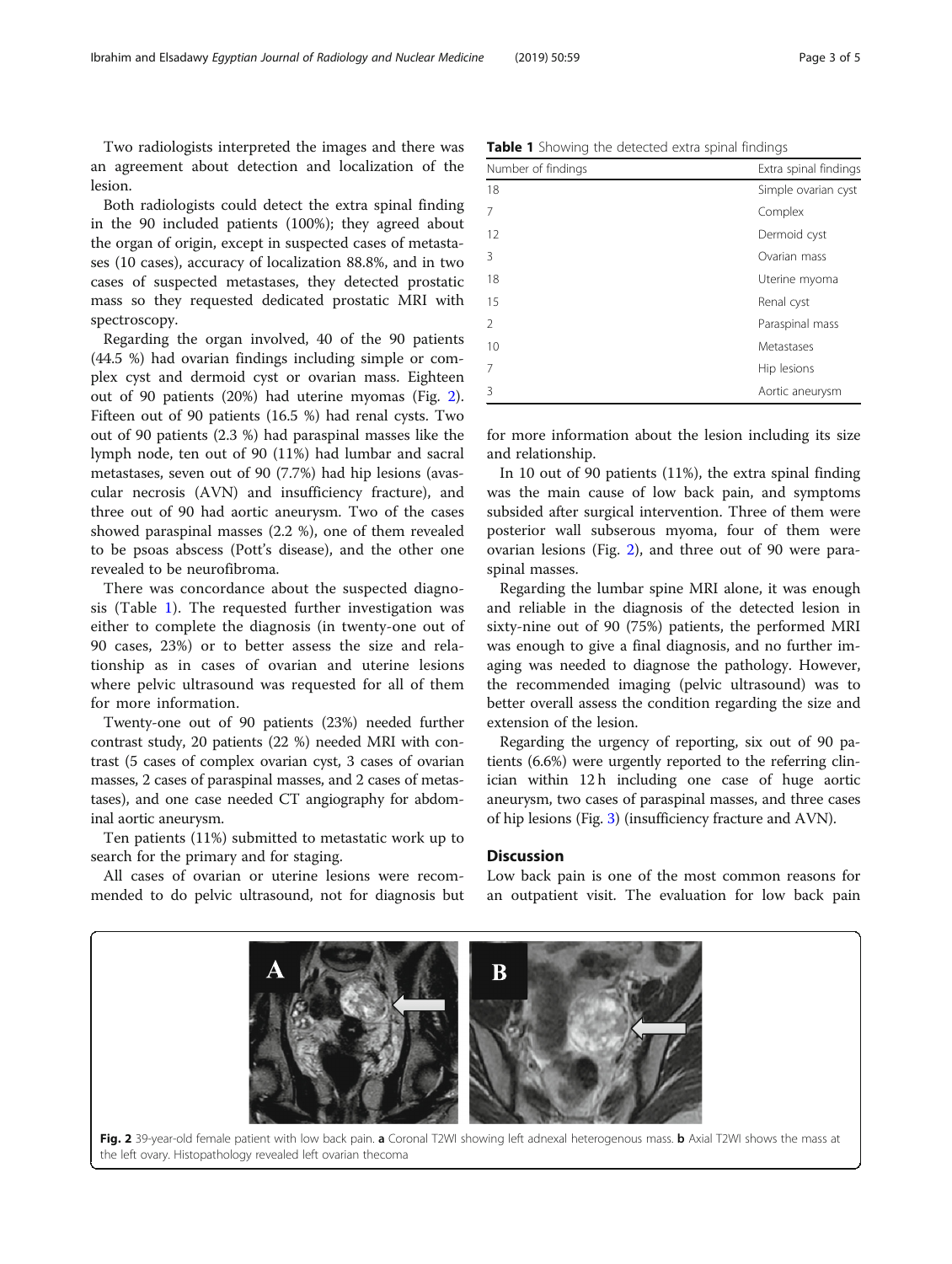<span id="page-3-0"></span>

should include a complete, focused medical history [\[5](#page-4-0)]. Incidental imaging findings in lumbar MRI are common and may lead to further tests or investigations  $[6]$  $[6]$ .

General radiologists frequently report lumbar MRI and they should be aware and familiar with any extra spinal abnormalities either for their clinical significance, medico legality, or for improving our practice as these findings are not uncommon. So, it is generally recommended to have a systematic reporting approach to avoid missing any finding.

We aimed to highlight some of the detected extra spinal pathologies to avoid tunnel view to lumbar MRI; we assessed the prevalence, organ of origin, suspected diagnosis, and correlation with patient symptomatology and level of threat of the detected abnormalities.

In our study, the extra spinal findings were detected in 22.5% of cases submitted to lumbar MRI for low back pain. Sedat et al. [[7\]](#page-4-0) reported a prevalence of 19.8% incidental extra spinal findings in routine lumbar MRI, and they stated that their rate is less than the values reported in the literature. Lee et al. [[4](#page-4-0)] reported a rate of 40.5% of incidental extra spinal findings in lumbar MRI. This variability may be attributed to technical factors, like FOV, coverage, and using PACS for interpretation.

Our study included more females than males (82%), in agreement with the literature. The majority (44.5%) of our findings were ovarian in origin followed by uterine pathologies, in comparison to Sedat et al. [[7\]](#page-4-0) where most of the findings are renal in origin, and they focused more about size criteria of the detected renal cyst. Forty-one percent of our patients had ovarian cysts, either simple, complicated, or dermoid cysts. The simple cysts represent most of the ovarian lesions; they displayed homogenous hypointensity on T1WI and hyperintensity on T2WI with no wall thickening. Renal cysts account for 17% of our findings.

Complex cysts are mostly hemorrhagic; they are bright on T1WI indicating either fat or blood content, on sat suppressed T1WI; and they remain bright, ruling out a fatty lesion. If the contrast is given, there will be no en-hancement [[5\]](#page-4-0).

Twenty percent of cases had uterine myomas, being the most common are benign gynecologic tumors. They primarily affect women of reproductive age, and the estimated incidence of fibroids is over 70% by 50 years of age [\[7](#page-4-0)]. Although submucosal leiomyomas are the least common, they are most commonly symptomatic, and also, pedunculated subserous leiomyomas may undergo torsion, which results in infarction accompanied by pain [[8\]](#page-4-0).

We had 10 cases (10%) of osseous metastasis. Indeed, bone is the third most common organ affected by metastasis, surpassed only by the lungs and liver [[9\]](#page-4-0). Approximately 70% of patients with breast or prostate cancer have bone metastases [[10\]](#page-4-0).

Ju Fu et al. [\[11](#page-4-0)] focused on the incidental extra spinal malignancies found on lumbar MRI, the majority of their cases were lymph nodes, they reported 32.1% of their study population as lymphadenopathy either metastases or lymphoma, and our study included only three cases of lymph nodes suspected of metastases (3% of the total population).

Three out of 90 cases (3%) showed an abdominal aortic aneurysm. Abdominal aortic aneurysms occur most commonly in individuals between 65 and 75 years of age. They often do not cause any symptoms and are found incidentally on physical examination or imaging examinations of the abdomen and pelvis  $[12]$ . Approximately 90% of all abdominal aortic aneurysms are infrarenal [[13](#page-4-0)].

Seven out of 90 cases (8%) found to have hip lesions, namely femoral head avascular necrosis and acetabular fracture. The incidence of AVN has been increasing. The causes include greater use of exogenous steroids and an increase in trauma [[14\]](#page-4-0). MRI signs include subchondral edema, low signal serpiginous line, and double line sign (inner bright line from granulation tissue and outer dark line from sclerotic bone) on T2-weighted images [\[15](#page-4-0), [16\]](#page-4-0).